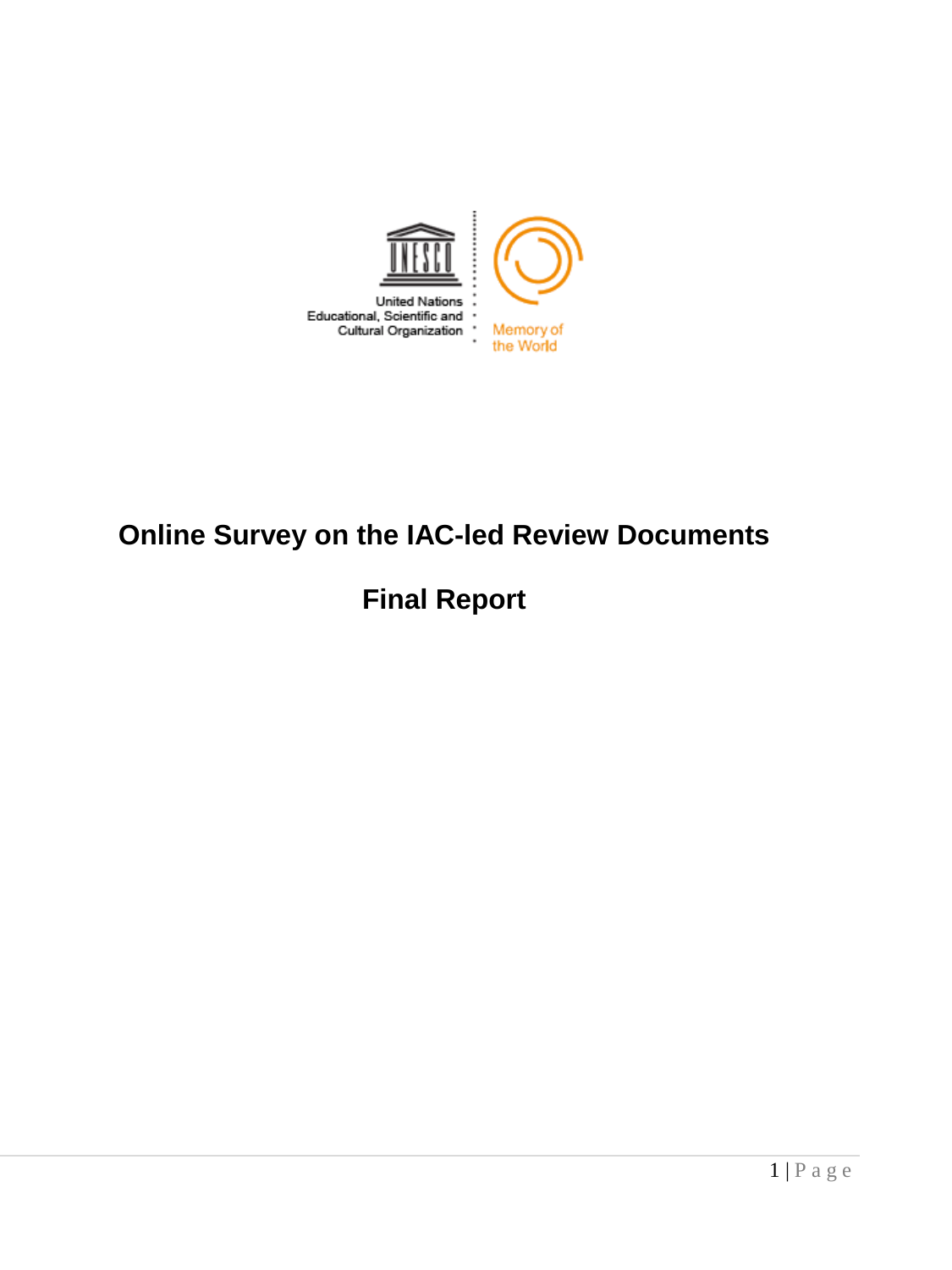### Table of Contents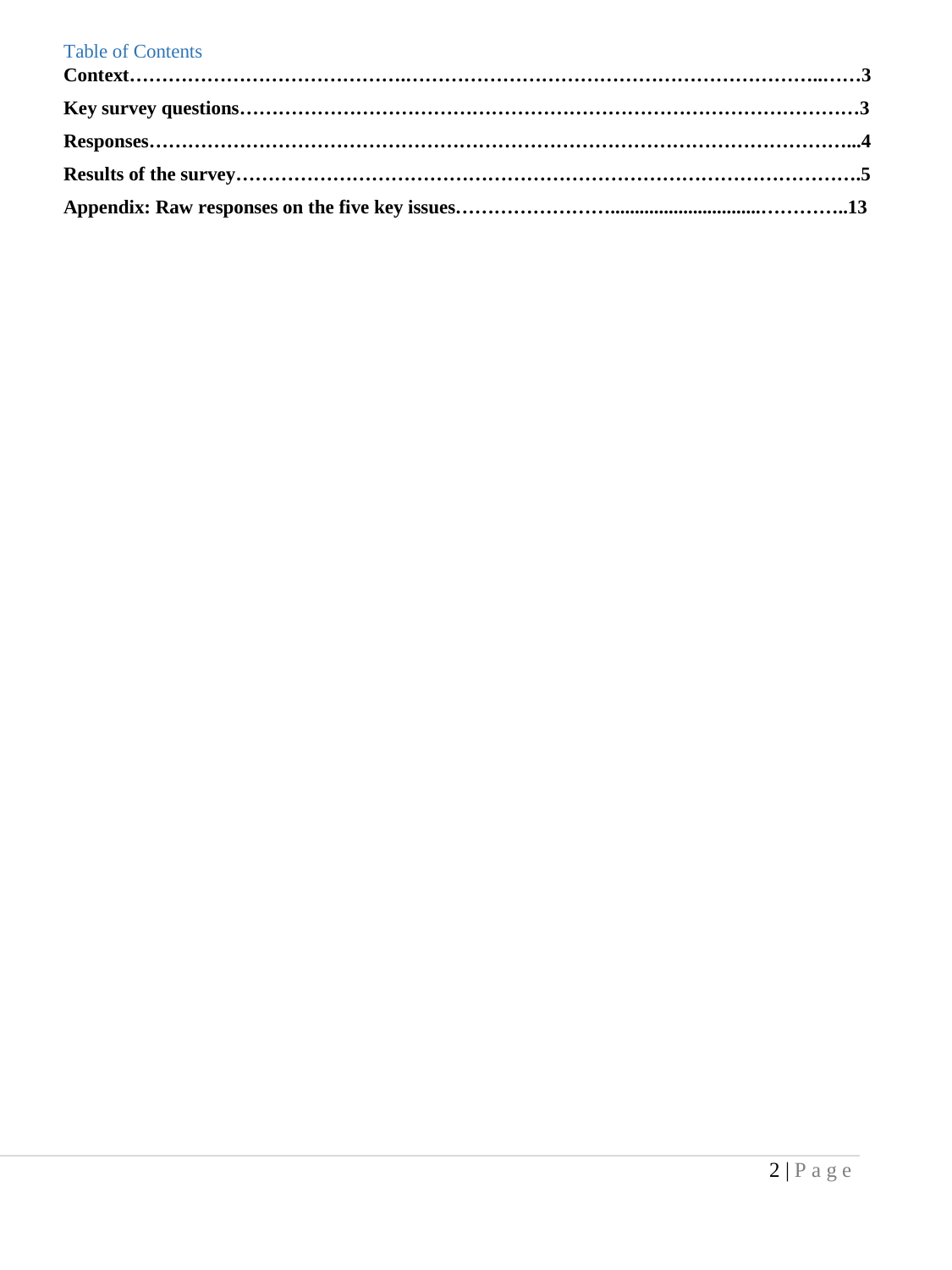### **CONTEXT**

The Action Plan for the MoW comprehensive review was adopted by the  $205<sup>th</sup>$  session of Executive Board, paving way for the start of the review process. Accordingly, Action Step 1 of the Action Plan: *"Further consultation of Member States"* was launched in November 2018. It consisted of:

- An online questionnaire.
- The questionnaire had three key questions, which are listed in Section 2 of this report.
- The survey was based on the following IAC-led review documents:

o Draft revised *General Guidelines.*

- o Draft revised *Statutes of IAC.*
- o Draft *Code of Ethics* for MoW.

The aim of the survey was to gauge Member States' views on the above-referenced IAC-led review documents.

### **KEY SURVEY QUESTIONS**

The following constituted the three categories of survey questions:

- Do you agree with the revisions to be introduced into the *General Guidelines to Safeguard Documentary Heritage*? *Yes, entirely [ ] No [ ] Yes, with updates [ ]*
- Do you agree with the amendments to be introduced into the Statutes of the IAC? *Yes, entirely [ ] No [ ] Yes, with updates [ ]*
- Do you agree that the draft Code of Ethics, as proposed, should be maintained? *Yes, entirely [ ] No [ ] Yes, with updates [ ]*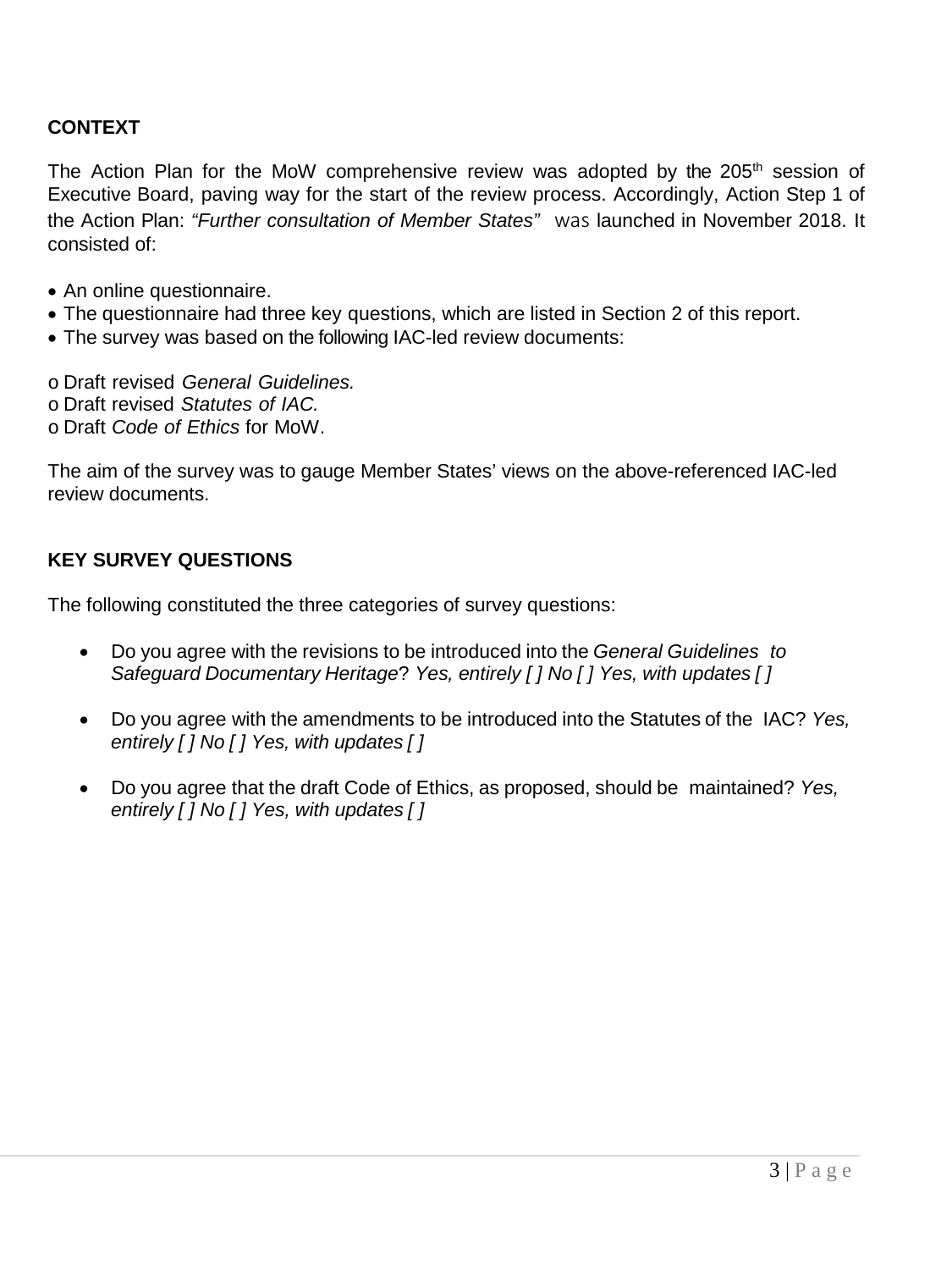# **RESPONSES**

Twenty-seven Member States, out of a possible 193, responded as follows:

| <b>Number of Responses</b> | <b>UNESCO Geographical Region</b> |  |
|----------------------------|-----------------------------------|--|
|                            | Africa                            |  |
|                            | <b>Arab States</b>                |  |
| 8                          | Asia and the Pacific              |  |
| 17                         | Europe and North America          |  |
|                            | Latin America and the Caribbean   |  |
| 27                         |                                   |  |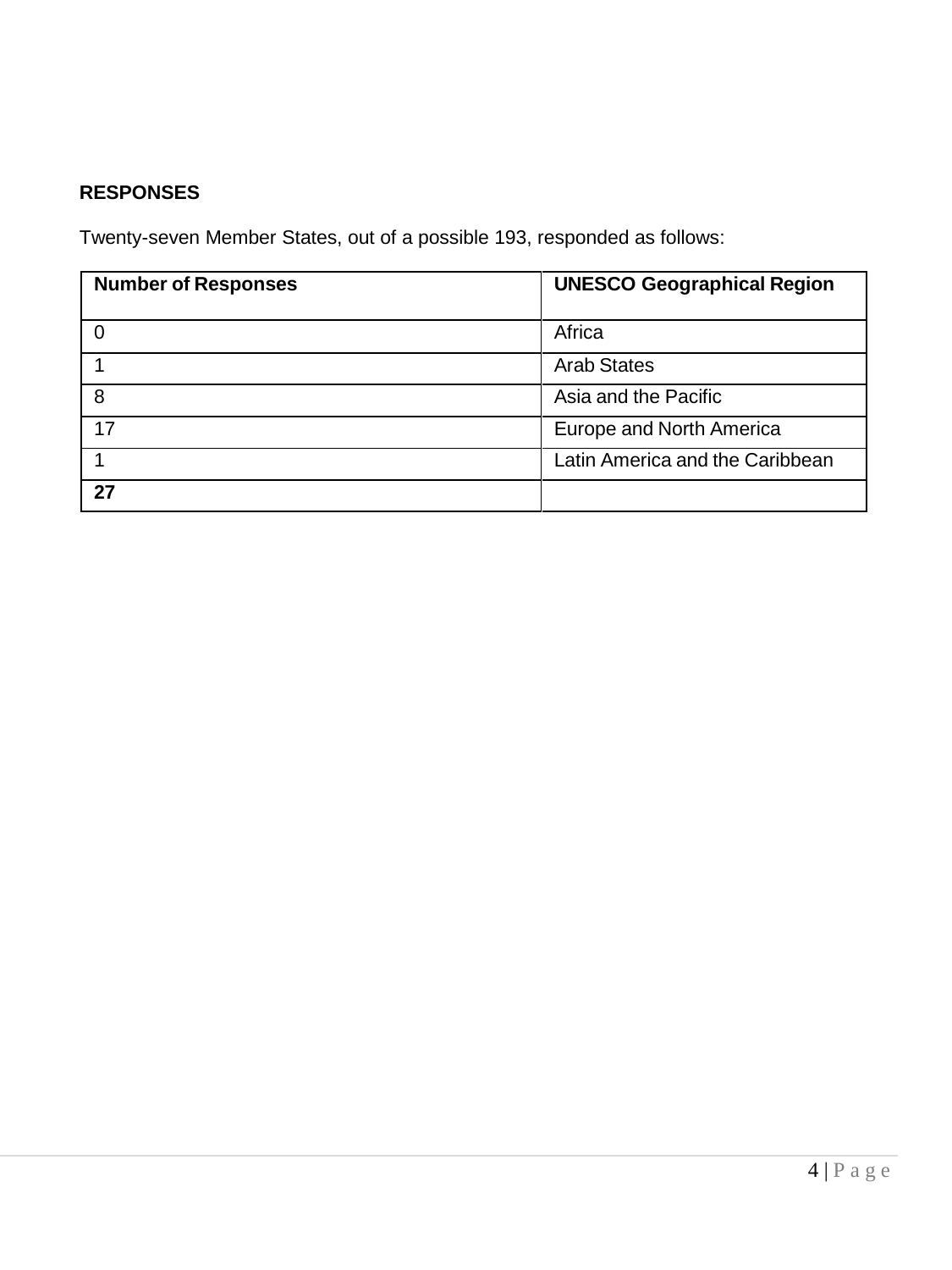## **RESULTS OF THE SURVEY**

Do you agree with the revisions to be introduced into the *General Guidelines to Safeguard Documentary Heritage*?

| Absolute number of<br>countries | Response type     | Percentage |
|---------------------------------|-------------------|------------|
| 11                              | Yes, entirely     | 5%         |
| 12                              | Yes, with updates | 6%         |
| 4                               | No                | 3%         |
| 166                             | Did not respond   | 86%        |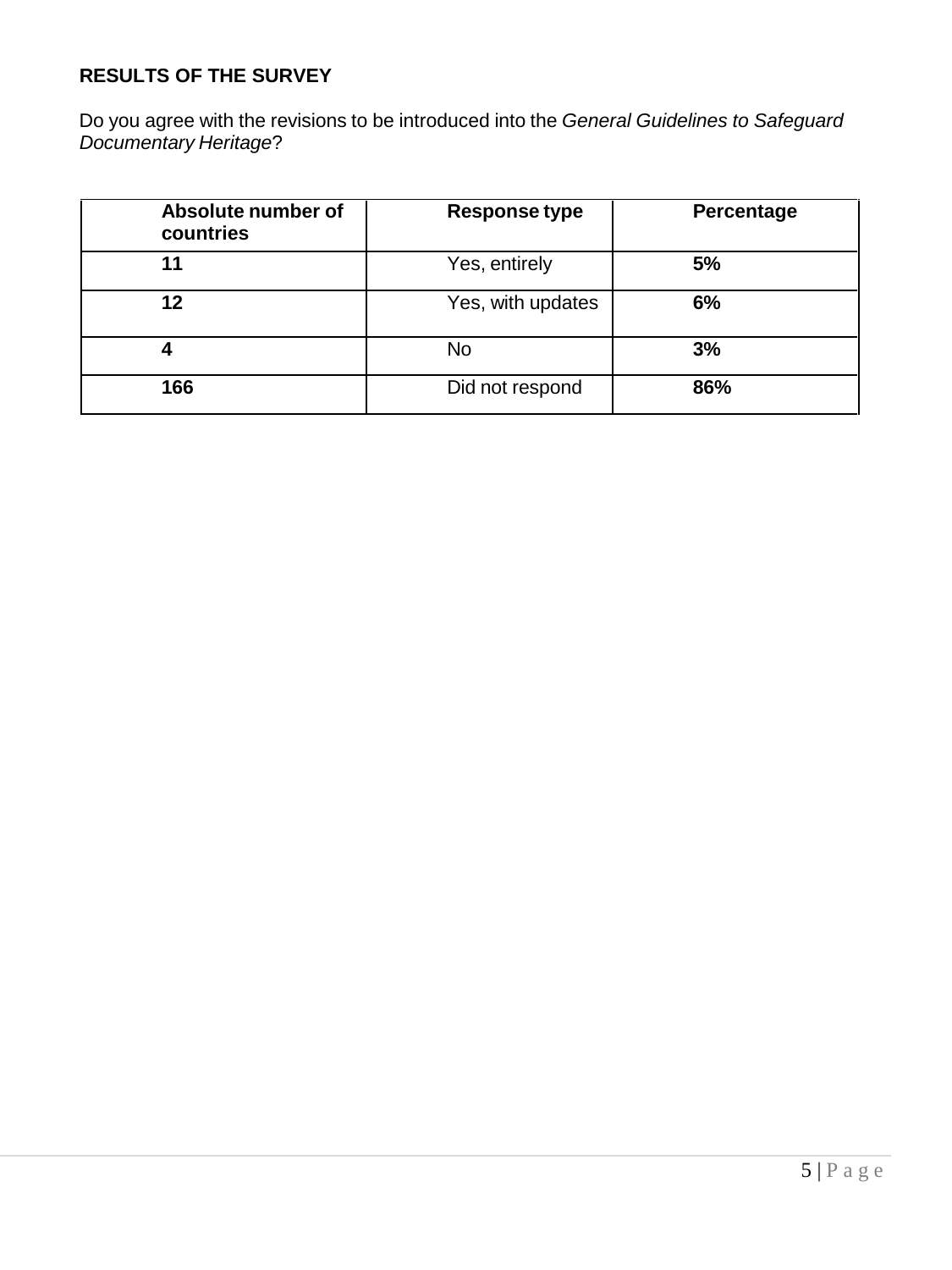Do you agree with the amendments to be introduced into the Statutes of the IAC?

| Absolute number of countries | Response type     | Percentage         |
|------------------------------|-------------------|--------------------|
| 14                           | Yes, entirely     | 7%                 |
| 9                            | Yes, with updates | 5%                 |
|                              | <b>No</b>         | າ<br>$\mathbf{O}/$ |
| 166                          | Did not respond   | 86%                |

Do you agree that the draft Code of Ethics, as proposed, should be maintained?

| Absolute number of countries | Response type     | Percentage |
|------------------------------|-------------------|------------|
| 17                           | Yes, entirely     | 9%         |
| 9                            | Yes, with updates | 5%         |
|                              | <b>No</b>         | 0%         |
| 166                          | Did not respond   | 86%        |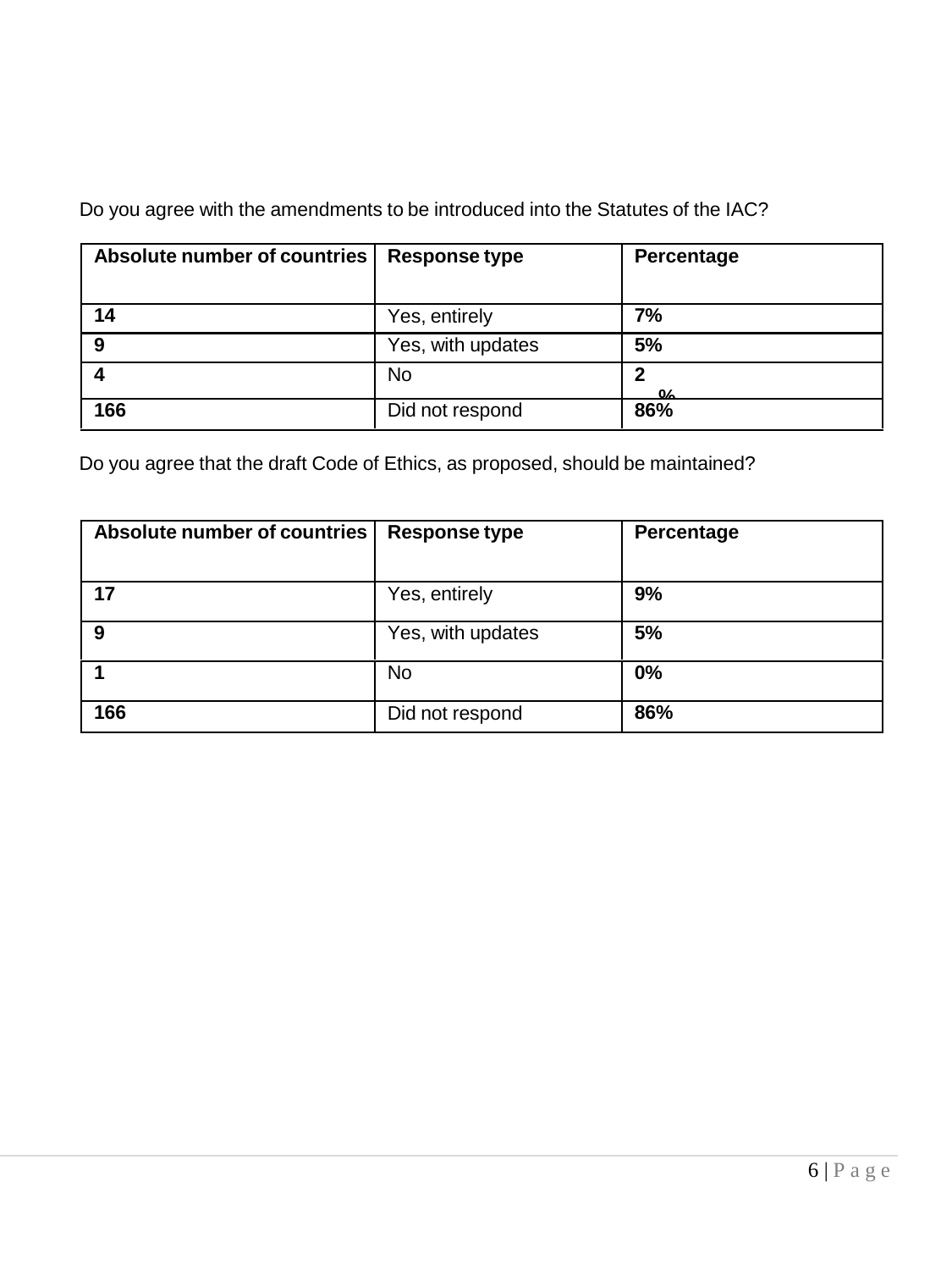Among those who answered 'Yes, with updates' and 'No', there are different views on five major issues, namely: (i) the nature of the MoW Programme; (ii) the legal basis of the MoW Programme; (iii) the International Advisory Committee (IAC); (iv) governance models for the MoW Programme; and (v) the MoW International Register. The following are the key findings:

### **1. The nature of the MoW Programme**

| Possible consensus | - Revised General Guidelines<br>align with 2015<br>Recommendation                                            |                                                                                                                                                                               |
|--------------------|--------------------------------------------------------------------------------------------------------------|-------------------------------------------------------------------------------------------------------------------------------------------------------------------------------|
| Divergent views    | - 'Voluntary, non-<br>governmental, expert-<br>driven', 'inter-<br>governmental', or a hybrid<br>of the two? | $-3$ countries for, with<br>4 against (The 7<br>countries expressing<br>such positions include<br>those in the Arab<br>States; Asia & Pacific;<br>Europe & North<br>America). |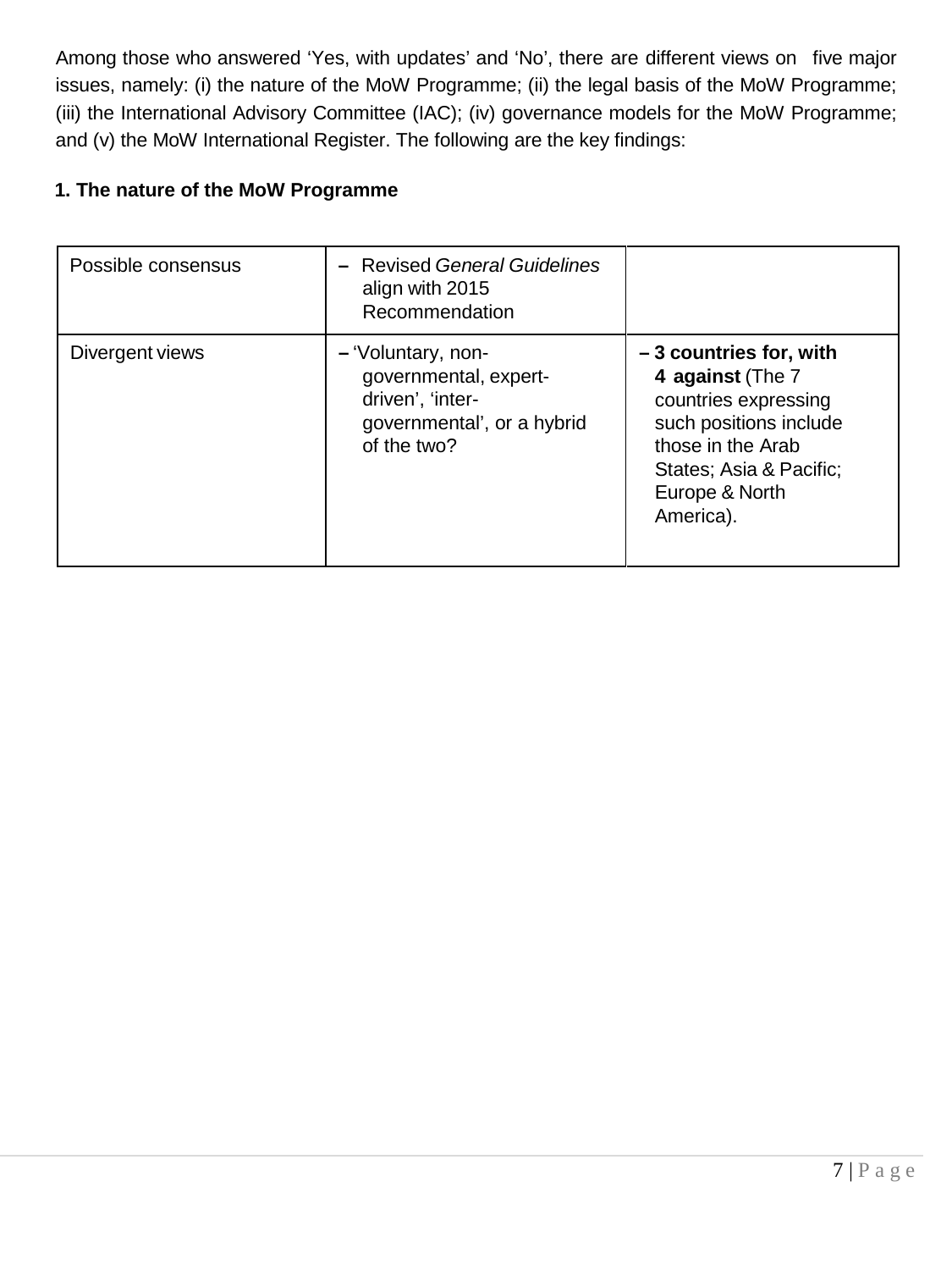# **2. The Legal basis of the MoW Programme**

| Possible<br>consensus | - Draft Code of Ethics cannot<br>apply to UNESCO<br>Secretariat staff.                                                                                                                                                                                                                                                                                                                                                                                                                                                                                                                                                                                                                                  |                                                                                                                                                                              |
|-----------------------|---------------------------------------------------------------------------------------------------------------------------------------------------------------------------------------------------------------------------------------------------------------------------------------------------------------------------------------------------------------------------------------------------------------------------------------------------------------------------------------------------------------------------------------------------------------------------------------------------------------------------------------------------------------------------------------------------------|------------------------------------------------------------------------------------------------------------------------------------------------------------------------------|
| Divergent views       | - There is need to elaborate a basic<br>legal document, either for MoW as a<br>whole or for the nomination process<br>for the MoW International Register.<br>But there are differing points of<br>emphasis, including:<br>Guaranteeing transparency<br>$\circ$<br>in the [nomination] process,<br>especially for questioned<br>nominations.<br>There is no need for a<br>O<br>complete review of the<br>legal basis of MoW<br>Programme, but only a<br>shorter legal document for<br>the nomination process.<br>The MoW International<br>$\circ$<br>Register needs to be<br>considered as part of a<br>larger "basic legal<br>document" that goes<br>beyond "the draft revised<br>Statutes of the IAC." | 4 countries (in<br>Asia & the<br>Pacific as well<br>as in Europe &<br><b>North</b><br>America)<br>mention this<br>explicitly, while<br>others are<br>silent on the<br>issue. |
|                       | - The desirability of an international<br>convention is raised, but with<br>respondents emphasizing different<br>elements. One equates an<br>international convention with the<br>possibility of maintaining tranquility<br>for the programme, while the other<br>regards it only as a possible viable<br>model for effective governance.<br>- The 'Code of Ethics' should be<br>renamed as Code of Conduct, so<br>as to "make it easier to raise<br>objections and strengthen the<br>penalties for violations of the<br>Code."                                                                                                                                                                         | Only 2 countries (1<br>in Asia<br>& the Pacific<br>& 1 in Arab<br>States) call<br>for an<br>international<br>convention.<br>1 country<br>in Asia &<br>the Pacific.           |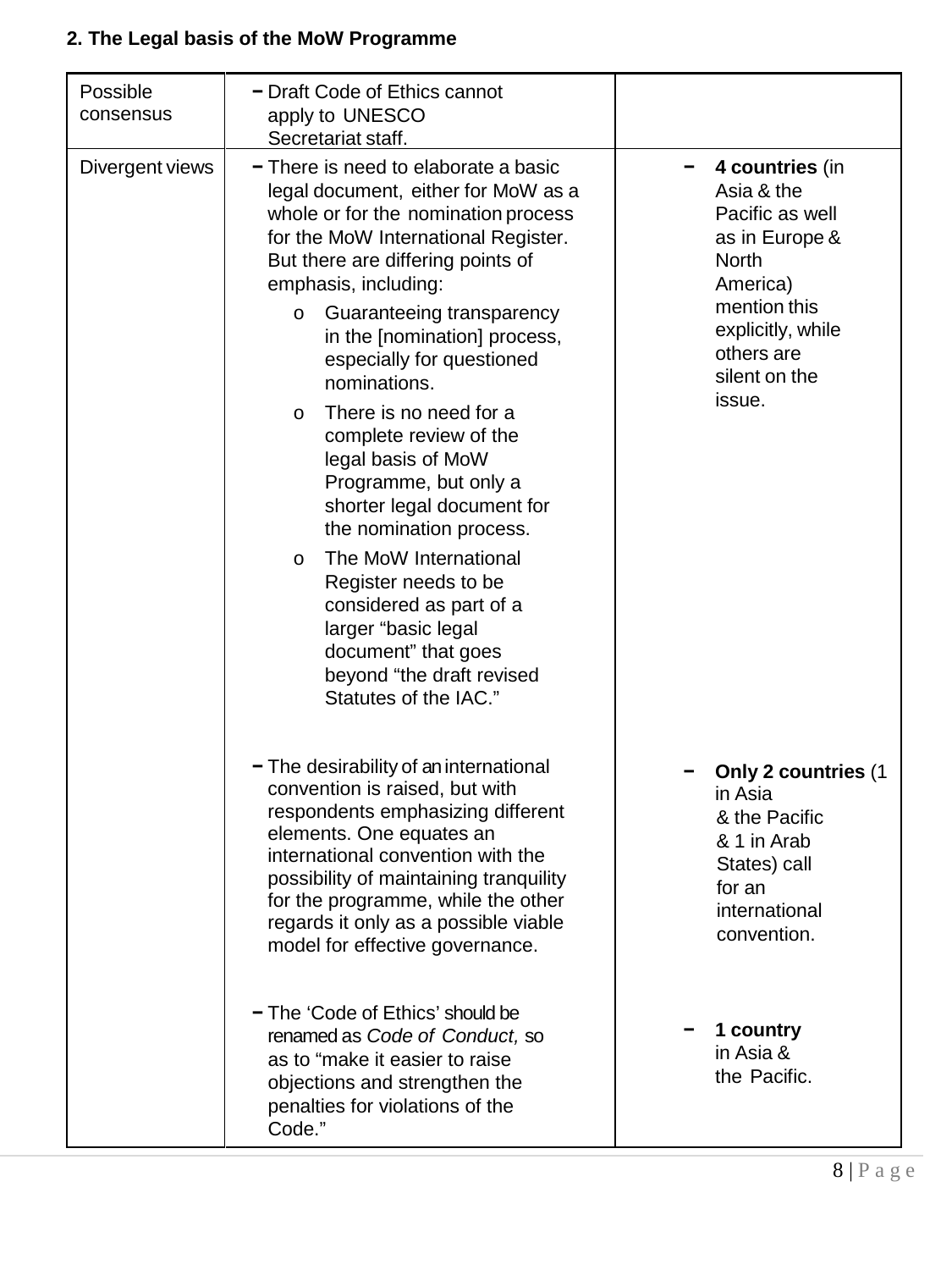# **3. The International Advisory Committee (IAC)**

| Possible consensus |                                                                                                                                                                                                                                                                                                                                                                                                                                         |                                                                     |
|--------------------|-----------------------------------------------------------------------------------------------------------------------------------------------------------------------------------------------------------------------------------------------------------------------------------------------------------------------------------------------------------------------------------------------------------------------------------------|---------------------------------------------------------------------|
| Divergent views    | Views include:<br>Questioning the<br>$\circ$<br>composition of the<br>IAC as lacking<br>clarity in the<br>revised General<br>Guidelines;<br>There is need for<br>$\circ$<br><b>Member States to</b><br>select IAC<br>members;<br>The IAC Bureau is<br>$\circ$<br>seen as<br>geographically<br>unrepresentative,<br>with only five<br>members, instead<br>of six.<br>The independence<br>$\circ$<br>of the IAC should<br>be strengthened | 5 countries<br>-<br>(Asia & Pacific;<br>Europe & North<br>America). |
|                    | - The function of the IAC<br>to revise General<br>Guidelines should be<br>limited and subject to<br>Member States'<br>approval through the<br>Executive Board.                                                                                                                                                                                                                                                                          | 3 countries<br>(Asia & Pacific;<br>Europe & North<br>America)       |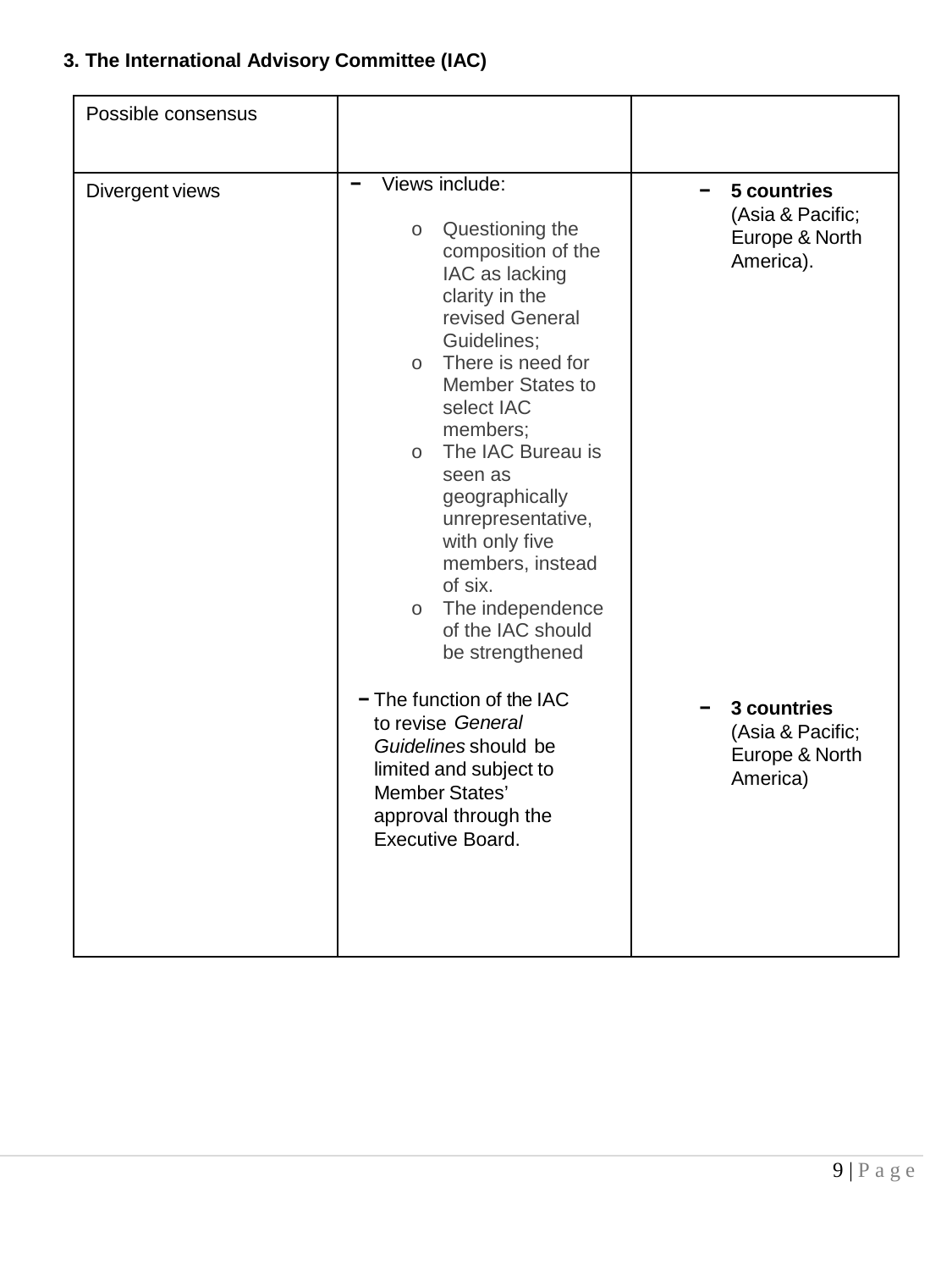## **4. Governance models for the MoW Programme**

| <b>Possible</b><br>consensus |                                                                                                                                                                                                                                                                                  |                                                         |
|------------------------------|----------------------------------------------------------------------------------------------------------------------------------------------------------------------------------------------------------------------------------------------------------------------------------|---------------------------------------------------------|
| <b>Divergent</b><br>views    | On this issue, views include:<br>Elaborating a two-tier governance model:<br>inter-governmental committee as<br>subsidiary body of General Conference<br>to provide oversight for expert advisory<br>body (e.g. IAC could be re-established<br>as such an expert advisory body). | 1 country (Asia & Pacific)                              |
|                              | The possibility of transforming the<br>existing IAC into an inter-governmental<br>committee, with Member States<br>electing experts.                                                                                                                                             | 1 country (Asia & Pacific)                              |
|                              | There is no need for such an<br>inter-governmental committee;<br>instead, the "independent role<br>and authority" of the existing<br>IAC should be strengthened.                                                                                                                 | 2 countries (Europe &<br>North America)                 |
|                              | MoW 'regional committees'<br>seem to have no 'legal backing'.<br>This may pose challenges for<br>UNESCO, including with<br>respect to funding for such<br>committees.                                                                                                            | 2 countries (Arab<br>States; Europe &<br>North America) |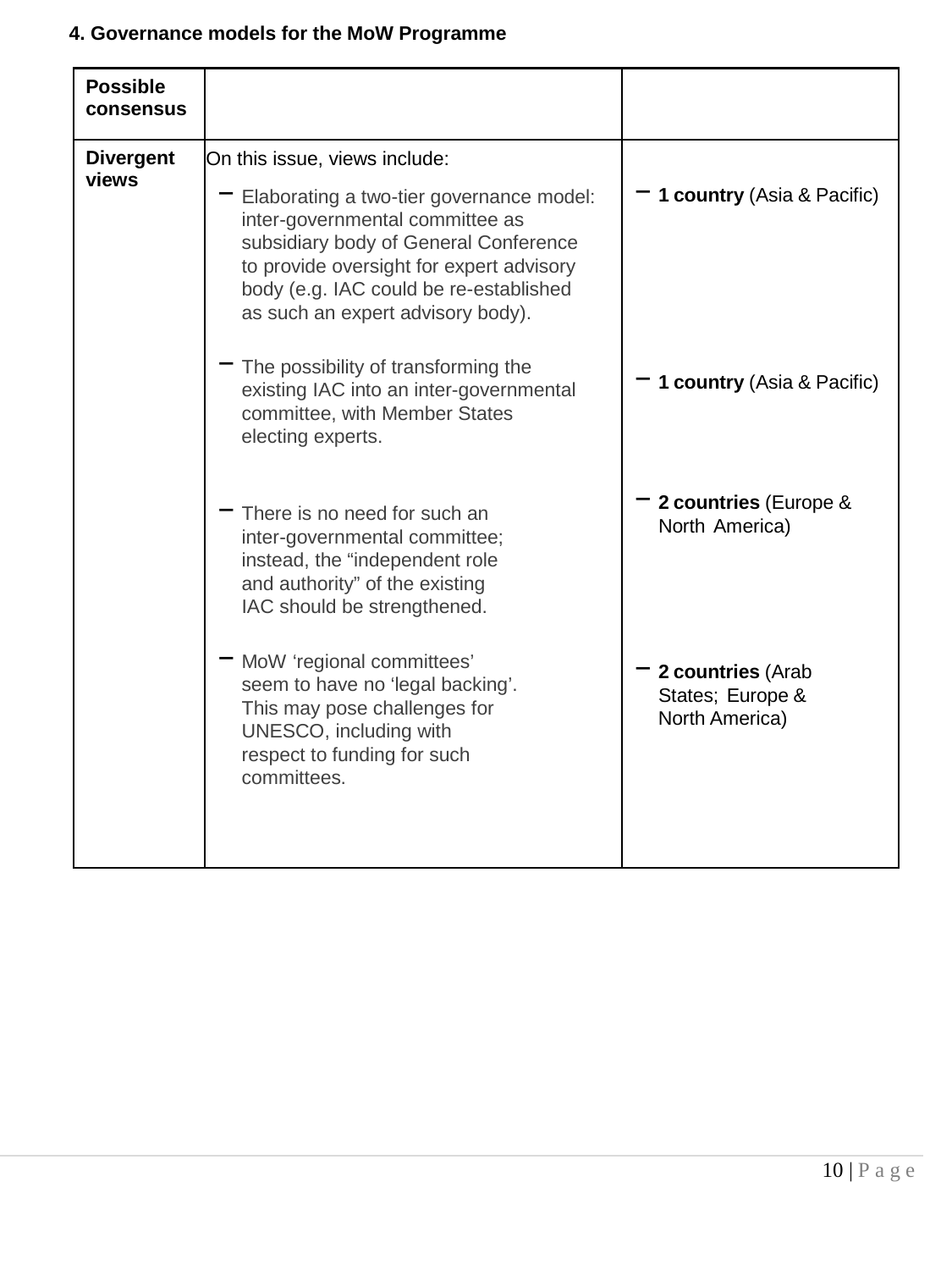## **5. The MoW International Register**

| <b>Possible</b>  | Focus on safeguarding documents, including by            |                            |
|------------------|----------------------------------------------------------|----------------------------|
| consensus        | digitization; Greater transparency for nominations,      |                            |
|                  | including media coverage, web availability of            |                            |
|                  | documents, etc                                           |                            |
| <b>Divergent</b> | There is a call for strengthening and                    | 1 country (Asia &          |
| views            | empowering the MoW Secretariat to pre-                   | Pacific).                  |
|                  | examine nominations (instead of the IAC's                |                            |
|                  | Register Sub-Committee), to sift out                     |                            |
|                  | nominations that go against the UNESCO                   |                            |
|                  | mandate of promoting "peace in the minds of              |                            |
|                  | men and women."                                          |                            |
|                  | There is also a call for Member States'                  | 4 countries (Asia &        |
|                  | involvement in the Register, but views vary, as          | Pacific; Europe &          |
|                  | follows:                                                 | North America).            |
|                  | Member States should play a role at all<br>$\circ$       |                            |
|                  | levels of "submission, evaluation and                    |                            |
|                  | inscription of nominations".                             |                            |
|                  | Member States should play a role,<br>O                   |                            |
|                  | including by giving priority to                          |                            |
|                  | nominations submitted through                            |                            |
|                  | <b>National Commissions for</b>                          |                            |
|                  | <b>UNESCO/national MoW committees.</b>                   |                            |
|                  | Member States should play a role, but<br>O               |                            |
|                  | only minimally through national MoW                      |                            |
|                  | committees/National Commissions for                      |                            |
|                  | UNESCO, as suggested in the revised                      |                            |
|                  | <b>General Guidelines.</b>                               |                            |
|                  | A "veto from a Member State because<br>O                 |                            |
|                  | it disputes the history [of] the                         |                            |
|                  | document" could potentially undermine                    |                            |
|                  | the IAC's role as an independent and                     |                            |
|                  | authoritative arbiter of the criteria of the             |                            |
|                  | Register.                                                |                            |
|                  | Proposed 'questioned nominations' procedure              | <b>6 countries</b> (Asia & |
|                  | is variously interpreted as follows: dialogue has        | Pacific; Arab              |
|                  | a higher probability of failure; the MoW                 | States; Europe &           |
|                  | Secretariat should exclude any nominations               | North America).            |
|                  | that go against UNESCO's mandate;                        |                            |
|                  | nominations challenged by Permanent                      |                            |
|                  | Delegations/National Commissions should be               |                            |
|                  | sent to the file of contested nominations and            |                            |
|                  | remain available on an extranet set up for the           |                            |
|                  | purpose; and the dispute resolution mechanism            |                            |
|                  | proposed by the IAC is "beneficial and                   |                            |
|                  | transparent".                                            |                            |
|                  | The criteria for inscription in the revised General      | 3 countries (Asia &        |
|                  | Guidelines are questioned (e.g. 'age qualification' that | Pacific; Europe &          |
|                  | excludes documents of contemporary history; the          | North America)             |
|                  | political connotations of defining 'historical           |                            |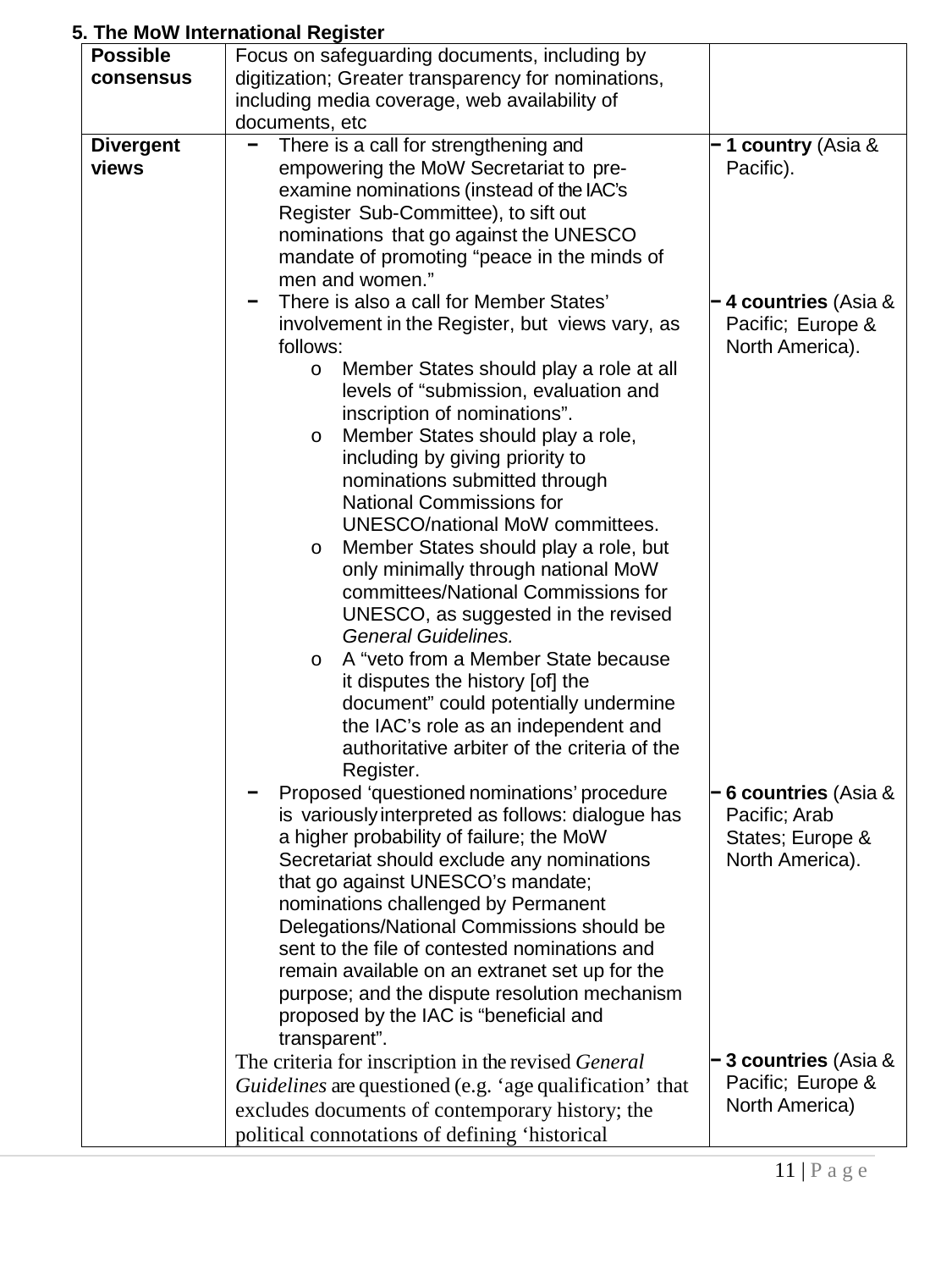| significance'; clarification as to why inscriptions<br>should be "finite, with clear beginning and end dates;" |  |
|----------------------------------------------------------------------------------------------------------------|--|
| $etc.$ ).                                                                                                      |  |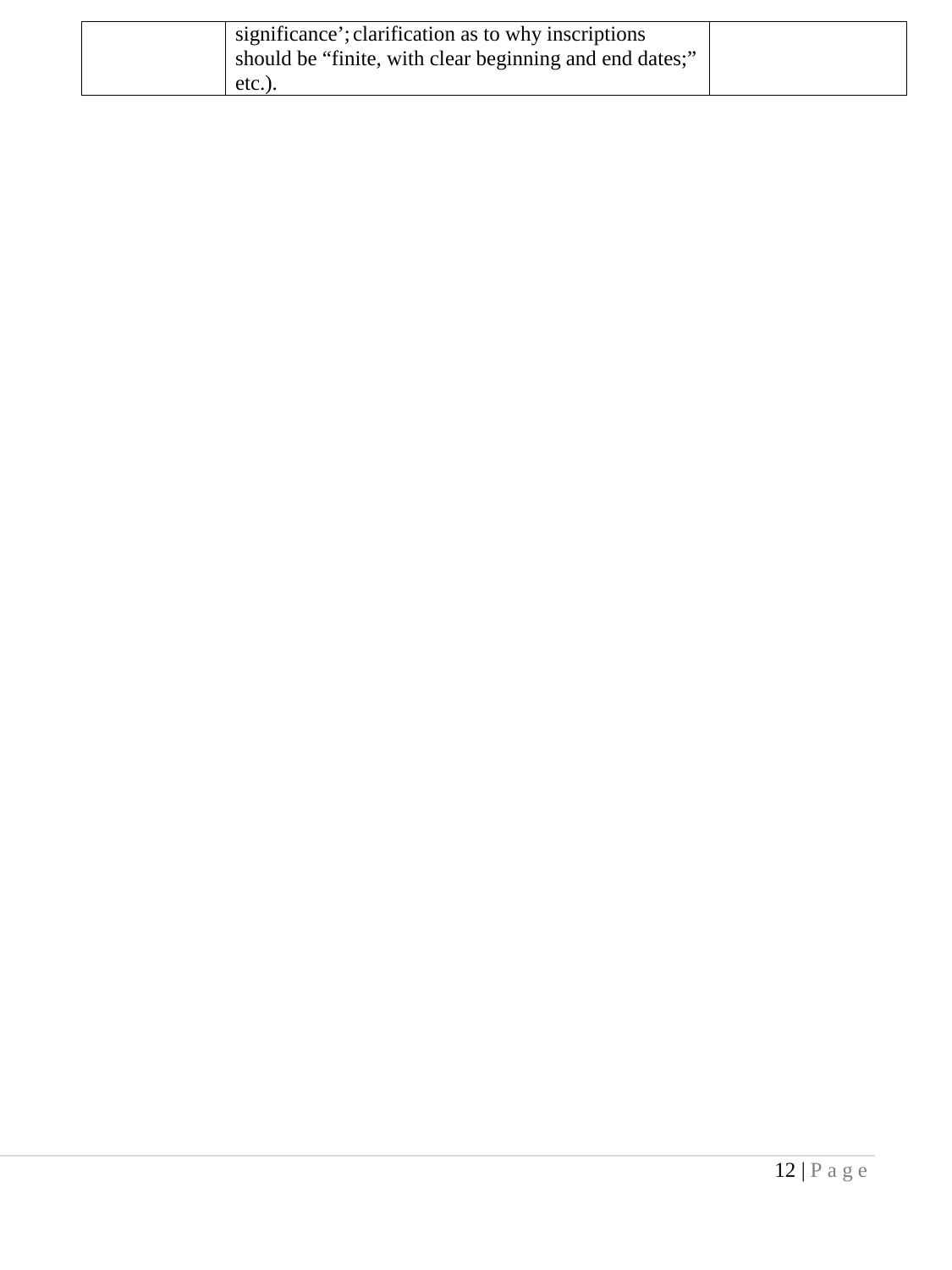### **Appendix: Raw responses on the five key issues**

### *Issue 1: The nature of the MoW Programme*

- **Respondent 1:** [2.4.1 (p. 10): The text reads: "MoW is an expert-led international nongovernmental programme." This should be changed into: "an international expert-driven UNESCO programme."]
- **Respondent 2:** [ … we support the fact that the Programme stays an expert-led international non-governmental Programme. We think that moving the Programme towards an intergovernmental Programme or a Convention will not hinder its politicization, on the contrary.]
- **Respondent 3:** [In our view, the language of the 2002 General Guidelines (paragraph 5.8.4) reflects accurately the voluntary character of national committees' commitments to regional committees (where such regional structures exist or when established in the future). In the present draft revised General Guidelines this voluntary character could be emphasised more strongly.]
- **Respondent 4:** [ … is against the establishment of an intergovernmental MoW committee.]
- **Respondent 5:** [Ad 2.4.1) We recommend removing the adjective "non-governmental" (program) given that the Memory of the World programme has been legally established by an international legal instrument, this being the Recommendation concerning the Preservation of, and Access to, Documentary Heritage Including in Digital Form. Were MoW a non-governmental programme stricto sensu, there would be no reason for the UNESCO bodies to be involved, or to approve it.]
- **Respondent 6:** [UNESCO is an inter-governmental organization. The 2015 Recommendation encourages the Member States to participate in and provide support to the preservation of and access to documentary heritage in the aspects of policy making, lawmaking, standard setting, institution setting and international exchange, which demonstrates that the preservation of and access to documentary heritage should be led and carried out by the government of the Member States. However, the draft revised General Guidelines 2.4.1 poses that "MoW is an expert-led international non-governmental programme", which disaccords with the vast responsibility of government leadership reflected in the 2015 Recommendation.]
- **Respondent 7:** [An intergovernmental committee should be established as a supreme body of the Programme. The committee can be established based upon a Convention or as a subsidiary body of the General Conference. Otherwise, the Executive Board can substitute the function of the committee if the General Conference decides so. (cf. UNESCO Constitution Article 6(b): the Executive Board, acting under the authority of the General Conference, shall be responsible for the execution of the programme adopted by the Conference.). The current International Advisory Committee (IAC) should be reestablished as an expert advisory body to the intergovernmental committee.]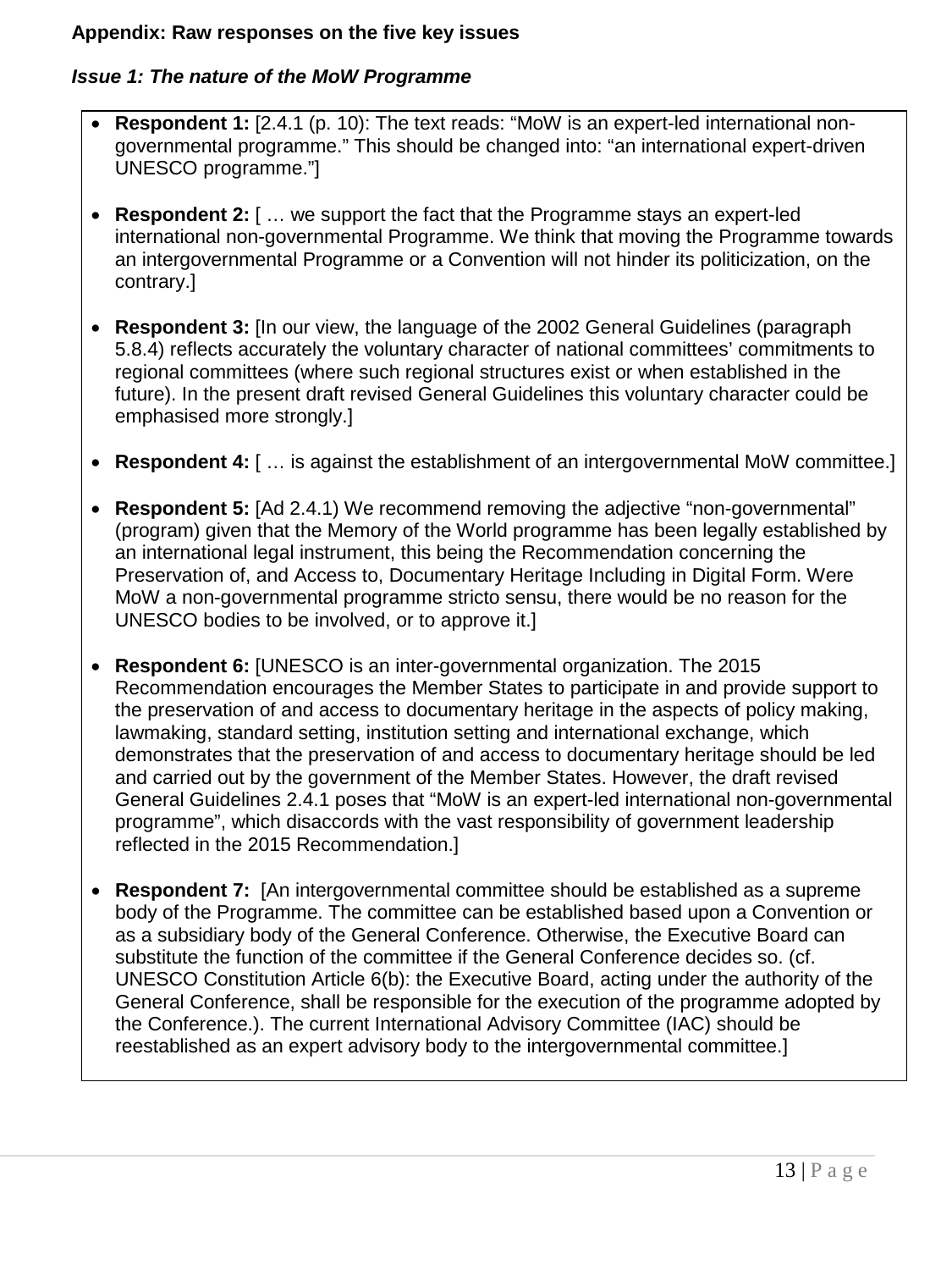### *Issue 2: The legal basis of the MoW Programme*

- **Respondent 1:** [It is necessary not to make a new and complete review of the legal basis but to develop a shorter legal document only for the nomination process.]
- **Respondent 2:** [… the 'basic legal document' should provide an effective framework for Member States to engage in all substantial aspects and phases of the Programme, including its objectives, nomination, evaluation and inscription of dossiers, criteria for inscription, as well as handling of dialogues regarding contested nominations.]
- **Respondent 3:** [We request the preparation of a new and short legal document on the nomination process.]
- **Respondent 4:** [This new document concerning only the Registry and the proposal process for inclusion in the Register should include forecasts promoting greater transparency in the proposal process for inscription in general, and also contain a solution for managing proposals challenged/ sensitive.]
- **Respondent 5:** [An intergovernmental committee should be established as a supreme body of the Programme. The committee can be established based upon a Convention or as a subsidiary body of the General Conference.]
- **Respondent 6:** [The need for a program agreement to be signed and binding by Member States. This Convention will grant Member States more tranquility and confidence in the work of the Program.]
- **Respondent 7:** [It would be desirable to replace the Code of Ethics with a Code of Conduct as it will make it easier to raise objections and strengthen the penalties for violations of the Code.]

### *Issue 3: The International Advisory Committee (IAC)*

- **Respondent 1:** [We suggest the selection mechanism of members of IAC, its subcommittees and other subsidiary bodies along with the subcommittees members' term of office being further clarified in the draft revised General Guidelines and IAC Statutes, so as to make the procedure open and transparent and to encourage the participation and supervision of member states. All member states should be invited to propose candidates for the members of the above mentioned committees. (work assigned to the National Commissions for UNESCO or national MoW Committees).]
- **Respondent 2:** [International Advisory Committee: the text describing the status of members ("in their personal capacity") and the criteria of regional and professional diversity are fine; but we should add that the selection process of IAC members and members of Sub-Committees should be transparent.]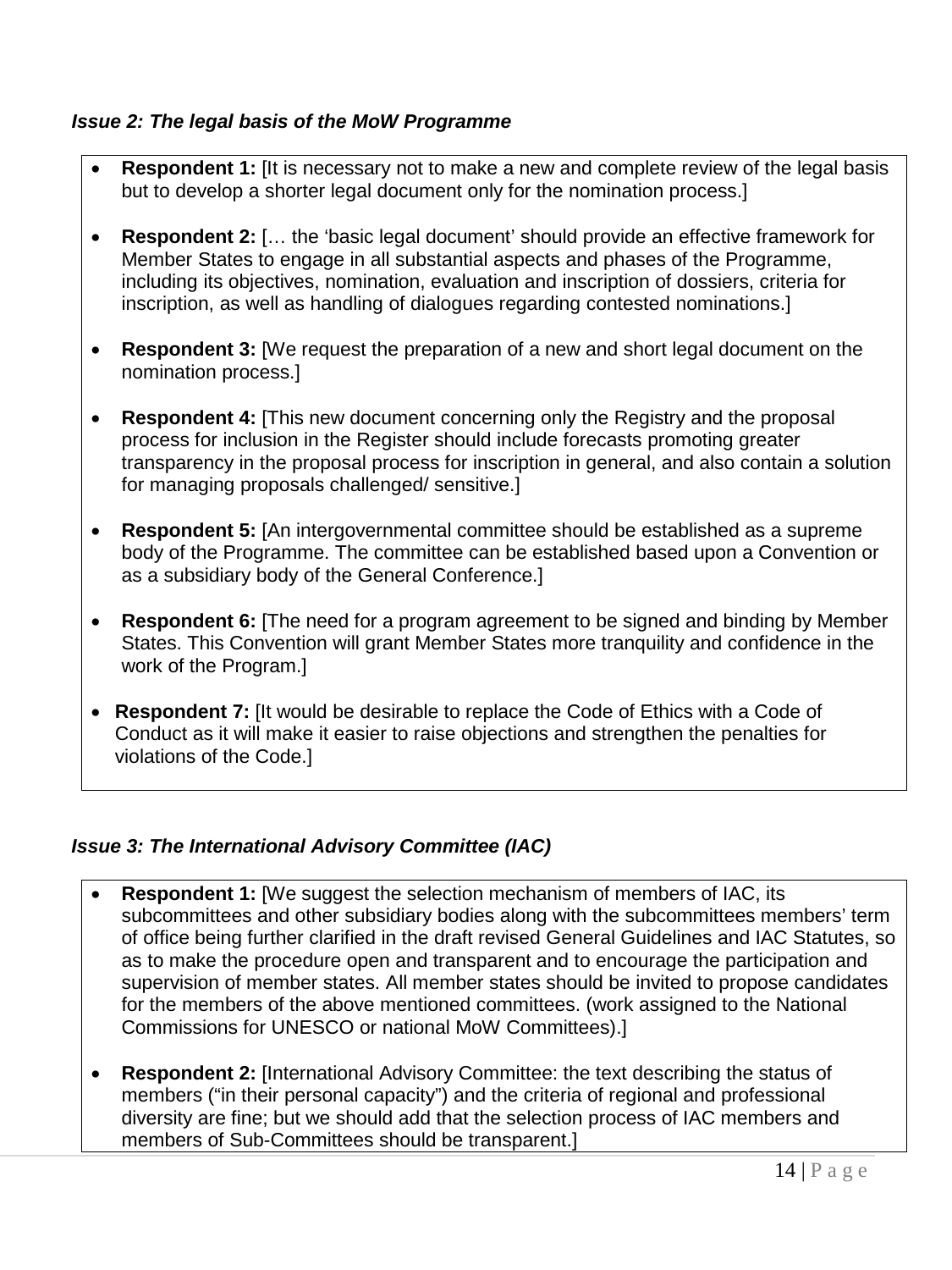- **Respondent 3:** [Greater transparency must be required for the selection process of the experts not only for the IAC but also for the IAC sub-committees, where the role and influence of the National Commissions should be emphasized by recommending and nominating their experts.]
- **Respondent 4:** [ … no definite description of the selection process for IAC members is mentioned but "they are appointed by the Director-General". We suggest to develop a specific procedure for IAC member selection and clarified in General Guidelines 4.2 "International Advisory Committee" or Appendix 8 "Statutes of the MoW International Advisory Committee", so as to make the IAC member selection mechanism open and transparent and facilitate wider participation and active supervision of the Member States..]
- **Respondent 5:** [ … it is the responsibility of the IAC to determine whether a nomination fits the criteria and this should be the only relevant information available to the Director-General. Additionally, a veto from a Member State because it disputes the history surrounding the document would undermine the IAC's role as an independent and authoritative arbiter of the criteria and would threaten the neutrality of the register. The IAC should expect to explain how any item supports UNESCO's mission.]
- **Respondent 6:** [Article 6.1 in order to strengthen and clarify the reference in the Statutes to the Memory of the World General Guidelines (mentioned once: in Article 2 f)), a relevant addition in Article 6.1 could be appropriate. It could clarify that the IAC shall also adopt and submit to the Director-General for approval the Memory of the World General Guidelines, which shall be subsequently endorsed (a question to be considered: in their entirety or their parts regarding nominations to the International MoW Register?) by the Executive Board.]
- **Respondent 7:** [The draft revised General Guidelines 4.2.1 proposed that "(IAC) is also responsible for revising and updating these General Guidelines when necessary", which empowers the IAC the right to decide the future direction of MoW. We suggest it could be revised into "When necessary, with the approval of the UNESCO Executive Board and the consent of the Member States, the IAC could revise and update the General Guidelines in consultation with the Member States."]
- **Respondent 8:** [In the current framework of the Programme, its substantial elements are specified by the General Guidelines, which were adopted and have been revised solely by the International Advisory Committee (IAC) without approval of Member States. As a consequence, Member States have no substantial roles in the operation of the Programme. Instead, the IAC, as well as Director-General, has borne heavy responsibilities, far beyond the normal responsibility of a 'category V advisory committee', without having a clear legal mandate.]

### *Issue 4: Governance models for the MoW Programme*

• **Respondent 1:** [ … An intergovernmental committee should be established as a supreme body of the Programme. The committee can be established based upon a Convention or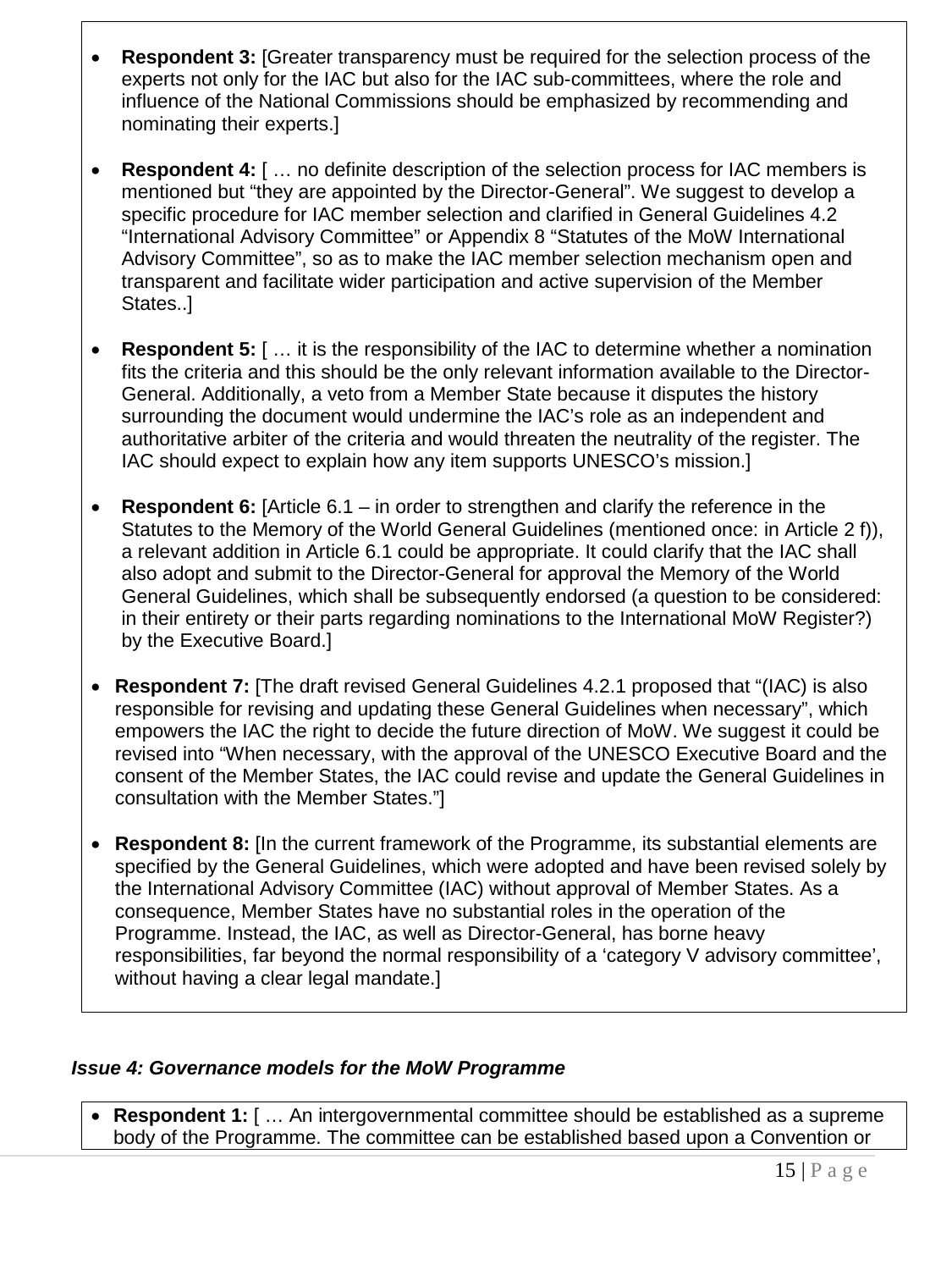as a subsidiary body of the General Conference. Otherwise, the Executive Board can substitute the function of the committee if the General Conference decides so. (cf. UNESCO Constitution Article 6(b): the Executive Board, acting under the authority of the General Conference, shall be responsible for the execution of the programme adopted by the Conference.). The current International Advisory Committee (IAC) should be reestablished as an expert advisory body to the intergovernmental committee. The body is expected to function as an evaluation body of nominated files. Members of the body should be selected and renewed by the intergovernmental committee based on fair and transparent criteria.]

- **Respondent 2:** [ … proposes complete revision of the document, particularly in chapters "Structure of the Programme", "International MoW Register" and appendix 8 "Statutes of the MoW IAC". The main suggestion is the IAC transformation into an intergovernmental body, which members would be elected by the participating states.]
- **Respondent 3:** [ … is against the establishment of an inter-governmental MoW committee.]
- **Respondent 4:** [ ... believes the instruments are already in place to provide a rigorous review of nominations by the IAC to the UNESCO International Memory of the World Register, and that its independent role and authority should be strengthened … The current wording on newly introduced Article 8 (of the IAC Statutes) concerning the role of the Director-General could damage the independent authority of the IAC and move away from the founding principles, rules and intentions of the UNESCO Memory of the World Programme.]
- **Respondent 5:** [The existence of regional committees and their role should only be formulated as a recommended option … For the reasons we have set out above, we feel that references to MoW regional committees should be removed, also because their status has not been regulated in a relevant legal manner.]
- **Respondent 6:** [When there is a national and regional committee, what is the role of the Regional Committee towards the National Committee? Is it supervision or follow-up or are they independent entities as you mentioned in the guidelines p. 18?]

### *Issue 5: The MoW International Register*

- **Respondent 1:** [ … Accordingly, we suggest to strengthen the responsibility of the Secretariat in the preliminary examination of the nominations in the draft revised General Guidelines 6.5. In the session of preliminary examination (6.5.2), it should be emphasized that the MoW Secretariat should examine the legal, technical and other pertinent aspects of the nomination and ensure that the nomination is in accordant with the purpose of the UNESCO of "building peace in the minds of men and women". The nominations which are against the mandate of UNESCO should be excluded.]
- **Respondent 2:** [*Nomination:* In order to keep both quality and quantity of submission appropriate, engagement of Member states in submission of nominations to the Secretariat should be ensured. Nominations should be made available online for review by Member States. If a written objection is made by Member State(s), the concerned nomination will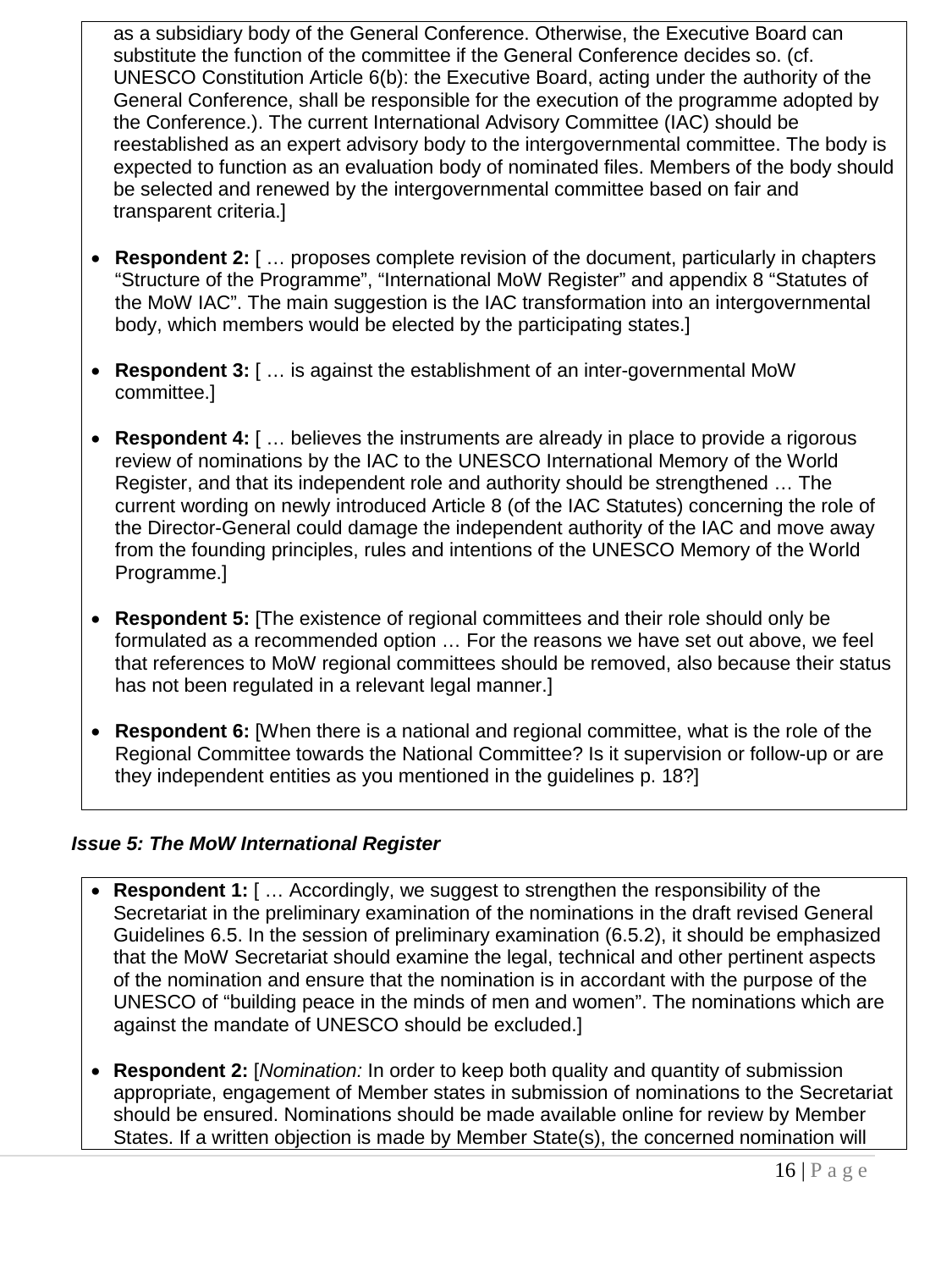not proceed to evaluation and be subject to a dialogue between the Member States concerned. *Evaluation:* Evaluations should be made by the experts of the advisory body based on a transparent guidance defined by the intergovernmental committee. Member States can file an objection during the evaluation period as well, since an objection may occur after the nomination period. (It does not seem to be realistic to check all the items thoroughly during the nomination period.). *Inscription:* A decision on inscription is made by the intergovernmental committee. The above-mentioned principles and procedures should also be applied to regional registers such as MOWCAP, MOWLAC, and ARCMOW.]

- **Respondent 3:** [ … The vital role of an empowered, professional Register Sub-Committee and International Advisory Committee in the inscription process. This should be enabled to act with transparency at all times and as independent, expert arbiters of the suitability of nominations for inscription. Each Committee must be empowered to reject applications which they feel do not meet the criteria of the Programm … It is the role of the IAC to assess a nomination fully during the 'specified window' and there should not be an opportunity for additional material that could undermine the process, authority and impartiality of the IAC's decision.]
- **Respondent 4:** [ .. highly recommended to involve the National MoW Committee … or … National Commission for UNESCO (in the nomination process).]
- **Respondent 5:** [Ad 7.1.4) As far as the regional MoW registers are concerned, referred to here and in other parts of the document, the same comments apply here as above. Ad 7.1.8) An endorsement from the MoW National Commissions or (if these do not exist) the national committees for UNESCO, should be mandatory, also in view of the fact that the MoW Programme is international. If the opinion of the MoW National Commissions or the national committees for UNESCO is simply taken into account, it only degrades the position of these bodies, which is surprising given that, according to the Guidelines, they are to play a crucial role in implementing the MoW Programme at a national level. Ad Appendix 3) – The nomination form should contain a section for the endorsement of the nomination by the MoW National Commission, or the national committee for UNESCO (which should also be added to the checklist).]
- **Respondent 6:** [We suggest it to be revised as "All nominations, including joint nominations, can only be submitted by the owners or custodians of documents following the prescribed formats. Priority shall be given to nominations, including joint nominations, submitted through the National Commissions for UNESCO or national MoW Committees.]
- **Respondent 7:** [ ... believes the instruments are already in place to provide a rigorous review of nominations by the IAC to the UNESCO International Memory of the World Register, and that its independent role and authority should be strengthened … The current wording on newly introduced Article 8 (of the IAC Statutes) concerning the role of the Director-General could damage the independent authority of the IAC and move away from the founding principles, rules and intentions of the UNESCO Memory of the World Programme.]
- **Respondent 8:** [With regard to the Paragraph 6 of Annex 4 (Questioned Nominations), however, given the higher possibility of its ineffectiveness, we suggest deletion of this Paragraph. It would be quite difficult to reach an agreement on the nominations in question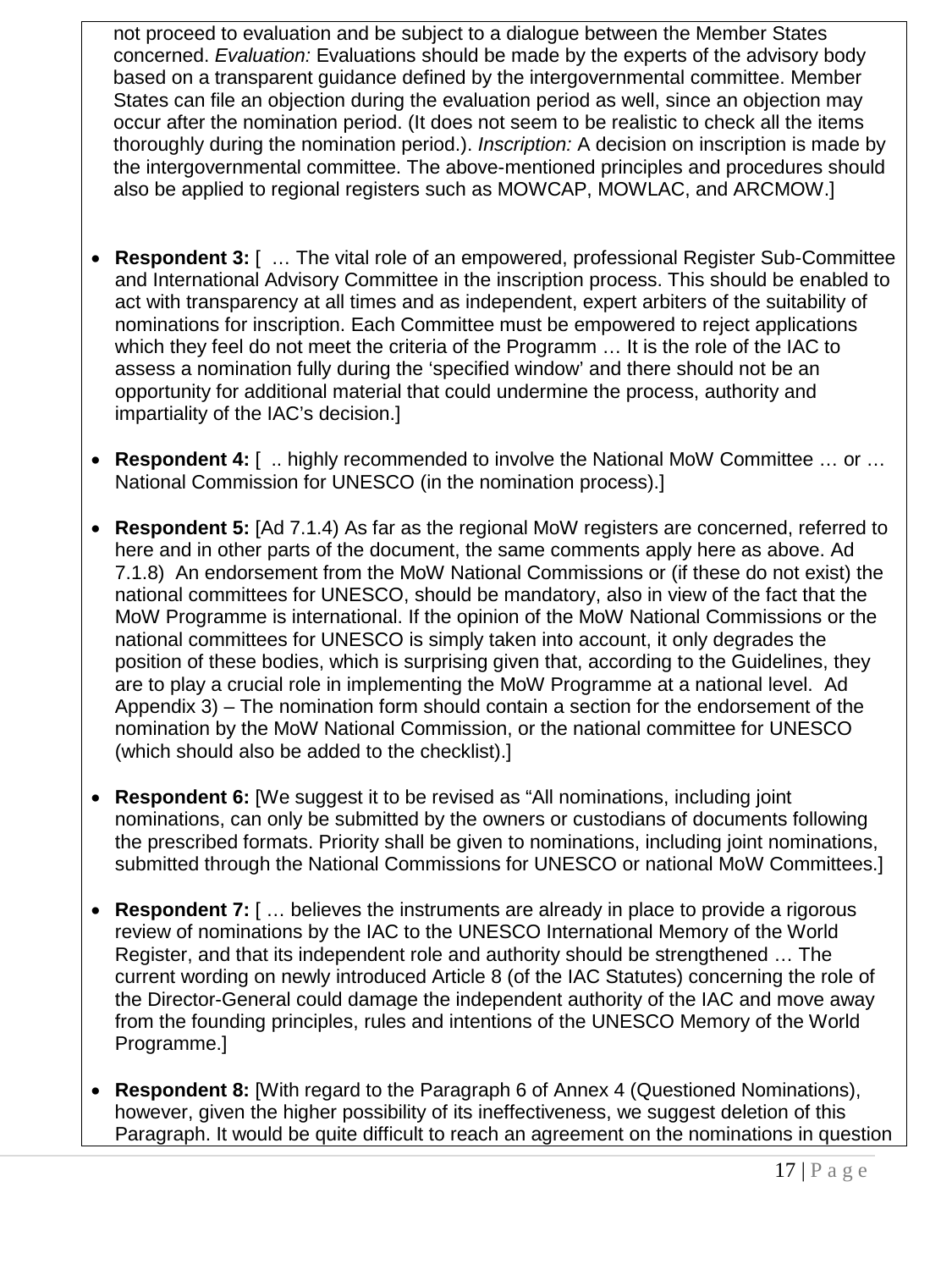through dialogue among concerned parties who have different interests within a maximum of four years after submission of the nomination; practically only two to three years can be used for dialogue considering other steps of assessment. The Paragraph 6 implies disutility and limits of the process because when the dialogues are not successful, such nominations are returned to the IAC for final recommendation to the Director General. Thus, the two new options, "Provisional Inscription" and "Refer and Resubmit", which will be added to the assessment results according to the revised General Guidelines can be considered as an alternative way. If necessary, the items stated in the Paragraph 6 can be discussed within the working group for the possible reflection and application to the revised General Guidelines.]

- **Respondent 9:** [The admissibility/compliance of nominations with the provisions must be performed by experts, prior to their presentation on the digital platform/extranet that would only be accessible to the Permanent Delegations to UNESCO and national UNESCO commissions. These institutions should be allowed to express their objections to the nominations during a limited period of time. The expressed objections must be visible/accessible on the extranet to all the permanent delegations and national commissions. There needs to be a period of time established to respond to the objections and for the exchange of opinions between/among the parties that disagree. If the disagreement persists, the nomination is sent to the file of contested nominations and remains available on the extranet. Non-contested/smooth nominations shall be evaluated by experts. Intermediary and final evaluations shall be available on extranet. The recommended nominations shall be adopted by the Director General.]
- **Respondent 10:** [The necessity of activating media coverage when announcing the final results of the nomination files as well as the program award, as is applicable by the World Heritage Committee, and the representative list of intangible heritage. Addressing Member States officially with the nominations submitted and following up on the Organization's website, to achieve the principle of transparency and to avoid objections that may occur in such cases.]
- **Respondent 11:** [ ... feels that the dispute resolution mechanism proposed (page 69 of the electronic version) – questioned nominations is beneficial and transparent and provides stakeholders with sufficient space for constructive dialogue.]
- **Respondent 12:** [The criteria for new nominations should include an "age qualification" that will exclude the documents of the contemporary history. For instance, it could be 1945 – a year of the UNESCO foundation. And finally we consider there is no need for any number limitations for the new nominations from one country.]
- **Respondent 13:** [ … the IAC-revised General Guidelines state that the Programme does not enter disputes concerning the interpretation of historical events, nor does it take sides. They also state that UNESCO does not necessarily endorse the content of the nominations themselves and that UNESCO's acceptance of a nomination does not in any way imply automatic agreement with its content (paragraph 2.3.2). These statements, however, may contradict with an evaluation of "historical significance" of documents, which is a primary criteria for inscription (paragraph 6.3.6.2). This is because when UNESCO evaluates "historical significance" of documents, and inscribes them to the MoW register, that inevitably affects an interpretation of their recorded historical events. In particular, if UNESCO inscribes certain documents which include historical events with contested